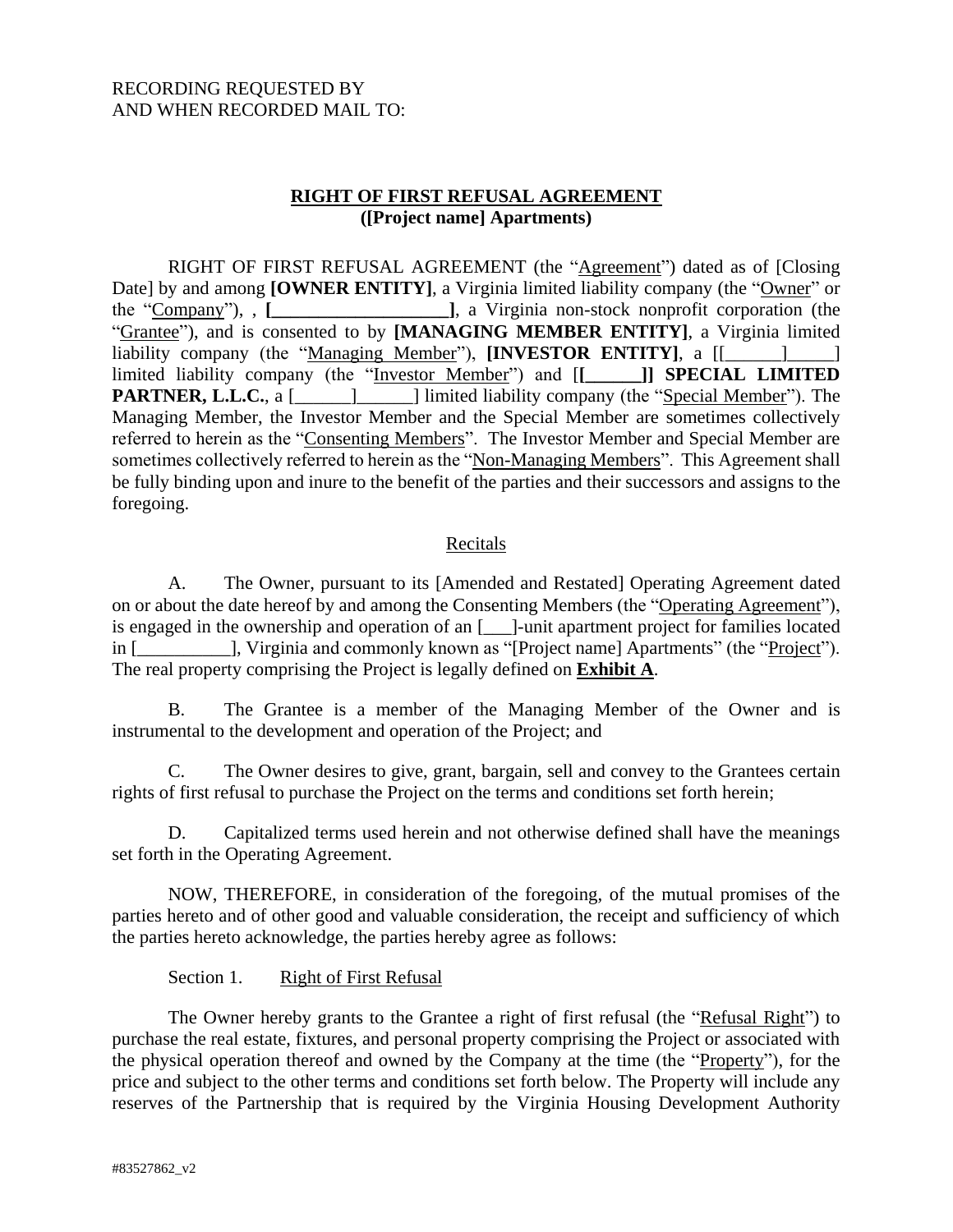("Virginia Housing" or the "Credit Authority") or any lender of a loan being assumed in connection with the exercise of the Refusal Right to remain with the Project.

## Section 2. Exercise of Refusal Right; Purchase Price

A. After the end of the Compliance Period, the Company agrees that it will not sell the Property or any portion thereof to any Person without first offering the Property to the Grantee (the "Refusal Right"), for the Purchase Price (as defined in Section 3); *provided, however*, that such Refusal Right shall be conditioned upon the receipt by the Company of a "bona fide offer" (the acceptance or rejection of which shall not require the Consent of the Members). The Company shall give the notice of its receipt of such offer (the "Offer Notice") and shall deliver a copy of the Offer Notice to the Grantee. Upon receipt by the Grantee of the Offer Notice, the Grantee shall have 90 days to deliver to Company a written notice of its intent to exercise the Refusal Right (the "Election Notice"). An offer made with the purchase price and basic terms of the proposed sale from a third party shall constitute a "bona fide offer" for purposes of this Agreement. Such offer (i) may be solicited by the Grantee or the Managing Member (with such solicitation permitted to begin at any time following the end of the fourteenth (14<sup>th</sup>) year of the Compliance Period provided that the Election Notice may not be sent until the end of the Compliance Period) and (ii) may contain customary due diligence, financing, and other contingencies. Notwithstanding anything to the contrary herein, a sale of the Project pursuant to the Refusal Right shall not require the Consent of the Non-Managing Members [or of Virginia Housing].

B. If the Grantee fails to deliver the Election Notice within ninety (90) days of receipt of the Offer Notice, or if such Election Notice is delivered but the Grantee does not consummate the purchase of the Project within 270 days from the date of delivery of the Election Notice (each, individually, a "Terminating Event"), then its Refusal Right shall terminate and the Company shall be permitted to sell the Property free of the Refusal Right.

## Section 3. Purchase Price; Closing

A. The purchase price for the Property pursuant to the Refusal Right (the "Purchase Price") shall equal the sum of (i) the principal amount of all outstanding indebtedness secured by the Project, and any accrued interest on any of such debts and (ii) all federal, State, and local taxes attributable to such sale, including those incurred or to be incurred by the partners or members of the Non-Managing Members. Notwithstanding the foregoing, however, the Purchase Price shall never be less than the amount of the "minimum purchase price" as defined in Section 42(i)(7)(B) of the Code. The Refusal Right granted hereunder is intended to satisfy the requirements of Section 42(i)(7) of the Code and shall be interpreted consistently therewith. In computing such price, it shall be assumed that each of the Non-Managing Members of the Owner (or their constituent partners or members) has an effective combined federal, state and local income tax rate equal to the maximum of such rates in effect on the date of Closing.

B. All costs of the Grantee's purchase of the Property pursuant to the Refusal Right, including any filing fees, shall be paid by Grantee.

C. The Purchase Price shall be paid at Closing in one of the following methods: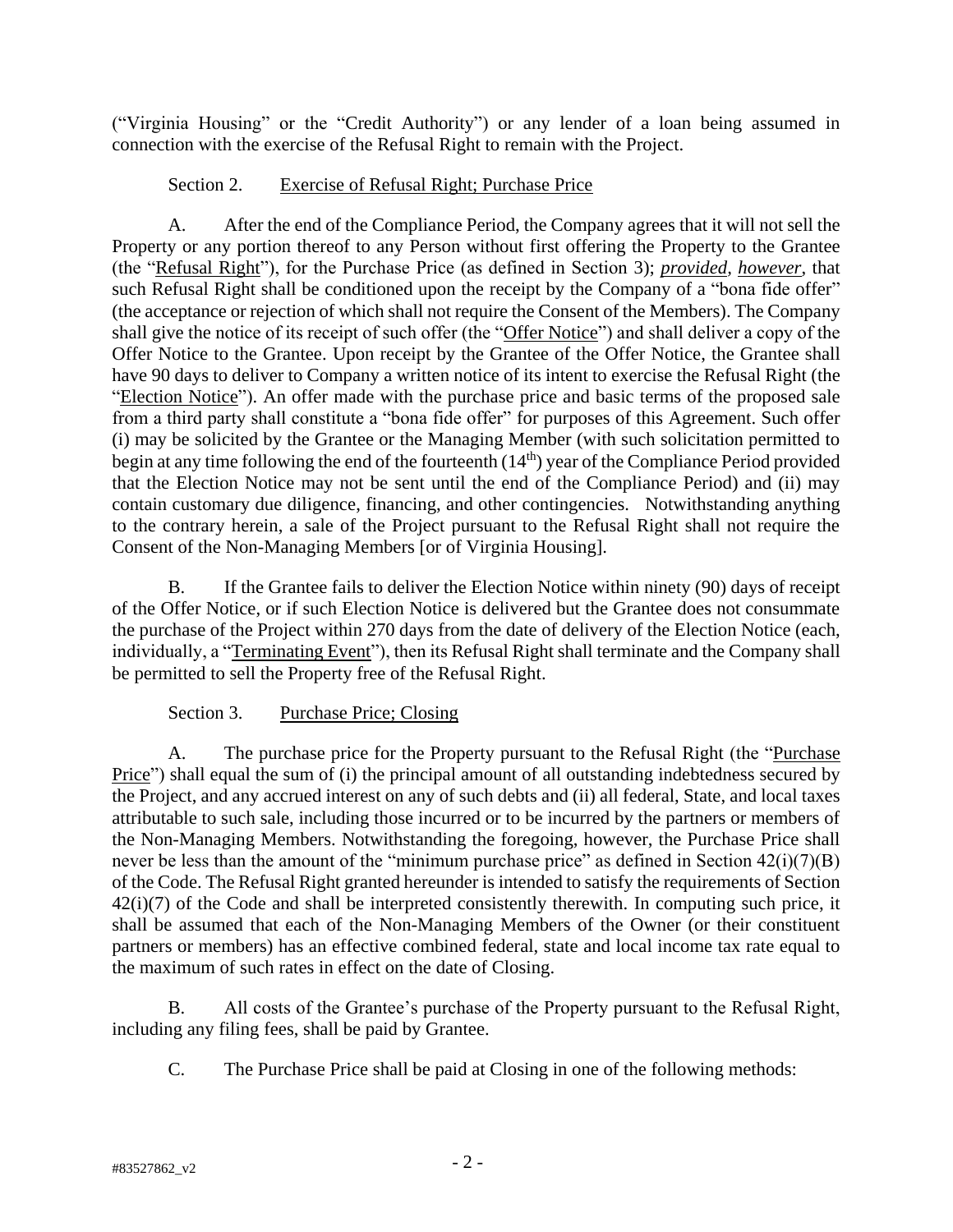- (i) the payment of all cash or immediately available funds at Closing,
- or

(ii) the assumption of any assumable Loans if Grantee has obtained the consent of the lenders to the assumption of such Loans, which consent shall be secured at the sole cost and expense of Grantee; provided, however, that any Purchase Price balance remaining after the assumption of the Loans shall be paid by Grantee in immediately available funds.

#### Section 4. Conditions Precedent; Termination

A. Notwithstanding anything in this Agreement to the contrary, the right of the Grantee to exercise the Refusal Right and consummate any purchase pursuant thereto is contingent on each of the following being true and correct at the time of exercise of the Refusal Right and any purchase pursuant thereto:

(i) the Grantee or its assignee shall be a "qualified nonprofit organization" as defined in Section  $42(h)(5)(C)$  of the Code or another qualified purchaser described in Section  $42(i)(7)(A)$  of the Code (collectively, each, a "Qualified Beneficiary"); and

(ii) the Project continues to be a "qualified low-income housing project" within the meaning of Section 42 of the Code.

B. This Agreement shall automatically terminate upon the occurrence of any of the following events and, if terminated, shall not be reinstated unless such reinstatement is agreed to in a writing signed by the Grantee and each of the Consenting Members:

(i) the transfer of the Property to a lender in total or partial satisfaction of any loan; or

(ii) any transfer or attempted transfer of all or any part of the Refusal Right by the Grantee, whether by operation of law or otherwise, except as otherwise permitted under Section 7 of this Agreement; or

(iii) the Project ceases to be a "qualified low-income housing project" within the meaning of Section 42 of the Code, or

(iv) the Grantee fails to deliver its Election Notice or consummate the purchase of the Property within the timeframes set forth in Section 2 above.

Section 5. Contract and Closing

Upon determination of the purchase price, the Owner and the Grantee shall enter into a written contract for the purchase and sale of the Property in accordance with the terms of this Agreement and containing such other terms and conditions as are standard and customary for similar commercial transactions in the geographic area which the Property is located, providing for a closing (the "Closing") to occur in the [\_\_\_\_\_\_], Virginia not later than the timeframes set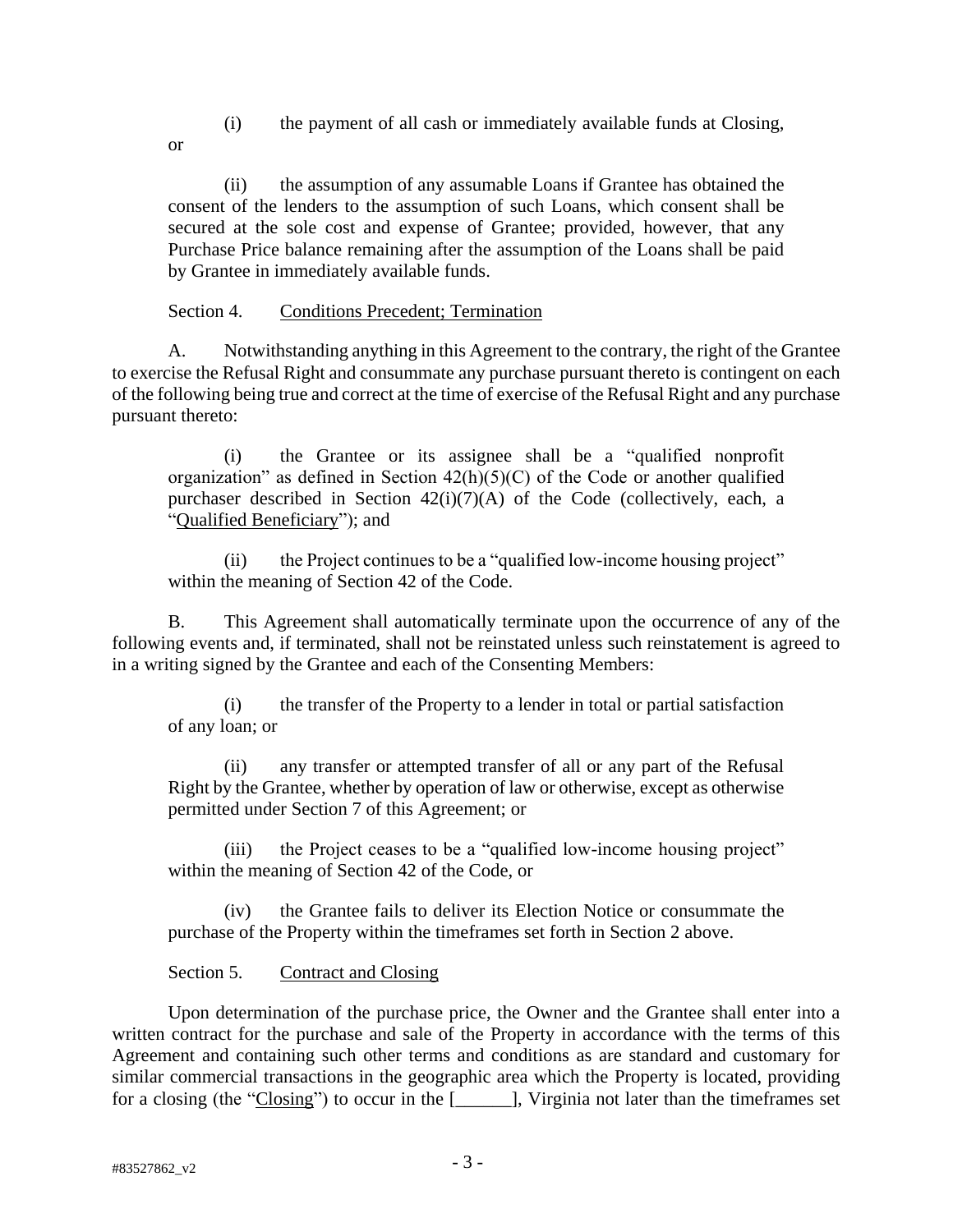forth in Section 2. In the absence of any such contract, this Agreement shall be specifically enforceable upon the exercise of the Refusal Right.

### Section 6. Conveyance and Condition of the Property

The Owner's right, title and interest in the Property shall be conveyed by quitclaim deed, subject to such liens, encumbrances and parties in possession as shall exist as of the date of Closing. The Grantee shall accept the Property "**AS IS, WHERE IS**" and "**WITH ALL FAULTS AND DEFECTS**," latent or otherwise, without any warranty or representation as to the condition thereof whatsoever, including without limitation, without any warranty as to fitness for a particular purpose, habitability, or otherwise and no indemnity for hazardous waste or other conditions with respect to the Property will be provided. It is a condition to Closing that all amounts due to the Owner and the Investor Member from the Grantee or its Affiliates be paid in full. The Grantee shall pay all closing costs, including, without limitation, the Owner's attorney's fees. Upon closing, the Owner shall deliver to the Grantee, along with the deed to the property, an ALTA owner's title insurance policy dated as of the close of escrow in the amount of the purchase price, subject to the liens, encumbrances and other exceptions then affecting the title.

#### Section 7. Transfer

The Refusal Right shall not be transferred to any Person without the Consent of the Investor Member, except that the Grantee may assign all or any of its rights under this Agreement to an Affiliate of Grantee (a "Permitted Assignee") at the election and direction of the Grantee or to any assignee that shall be a "qualified nonprofit organization" as defined in Section 42(h)(5)(C) of the Code or another qualified purchaser described in Section 42(i)(7)(A) of the Code (collectively, each, a "Qualified Beneficiary").

In the case of any transfer of the Refusal Right (i) all conditions and restrictions applicable to the exercise of the Refusal Right or the purchase of the Property pursuant thereto shall also apply to such transferee, and (ii) such transferee shall be disqualified from the exercise of any rights hereunder at all times during which Grantee would have been ineligible to exercise such rights hereunder had it not effected such transfer.

#### Section 8. Rights Subordinate; Priority of Requirements of Section 42 of the Code

This Agreement is subordinate in all respects to any regulatory agreements and to the terms and conditions of the Mortgage Loans encumbering the Property. In addition, it is the intention of the parties that nothing in this Agreement be construed to affect the Owner's status as owner of the Property for federal income tax purposes prior to exercise of the Refusal Right granted hereunder. Accordingly, notwithstanding anything to the contrary contained herein, both the grant and the exercise of the Refusal Right shall be subject in all respects to all applicable provisions of Section 42 of the Code, including, in particular, Section 42(i)(7). In the event of a conflict between the provisions contained in this Agreement and Section 42 of the Code, the provisions of Section 42 shall control.

## Section 9. Option to Purchase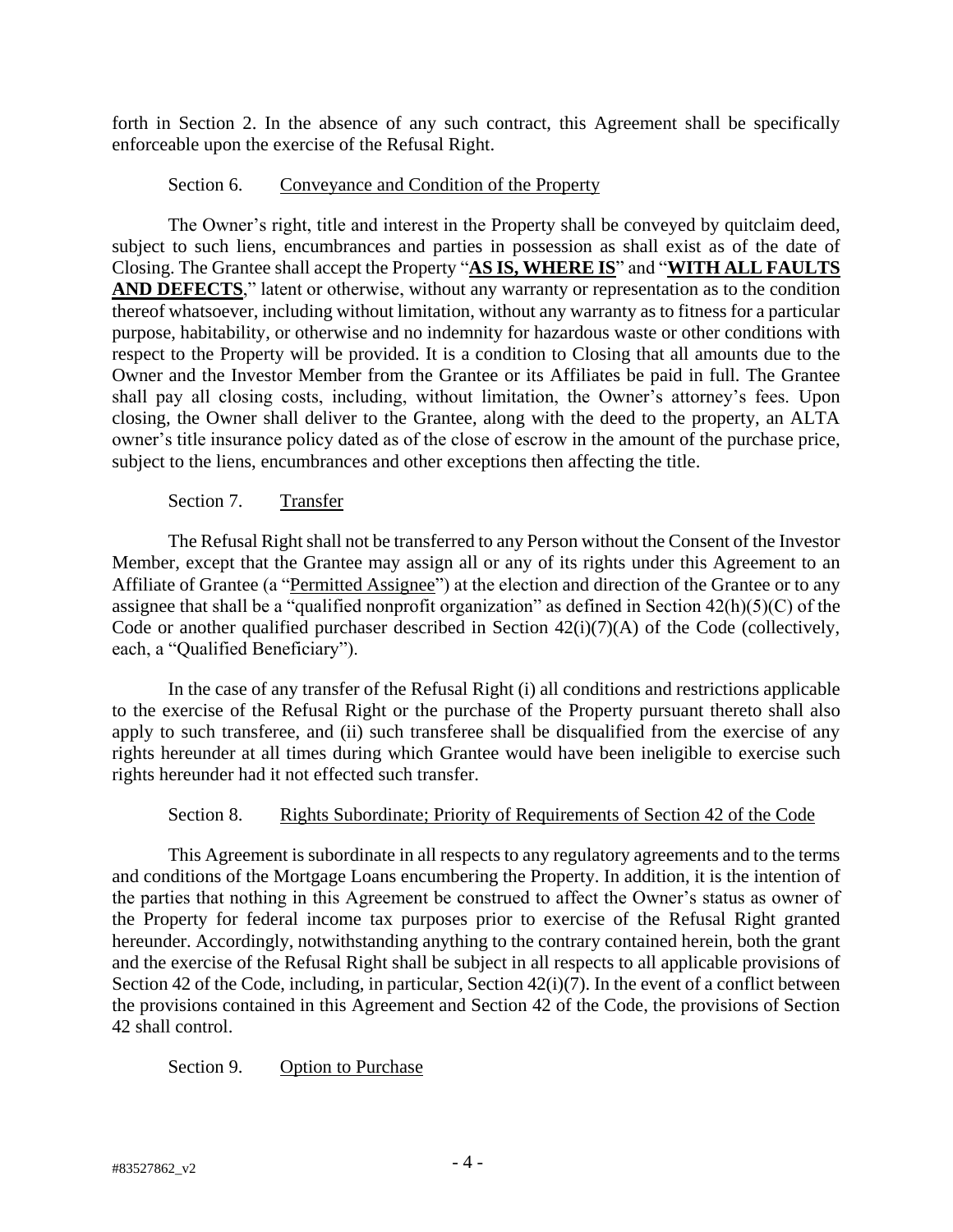A. The parties hereto agree that if the Service hereafter issues public authority to permit the owner of a low-income housing tax credit project to grant an "option to purchase" pursuant to Section 42(i)(7) of the Code as opposed to a "right of first refusal" without adversely affecting the status of such owner as owner of its project for federal income tax purposes, then the parties shall amend this Agreement and the Owner shall grant the Grantee an option to purchase the Property at the Purchase Price provided in Section 3 hereof and that meets the requirements of Code Section 42(i)(7).

B. If the Service hereafter issues public authority to permit the owner of a low-income housing tax credit project to grant a "right of first refusal to purchase partner interests" and/or "purchase option to purchase partner interests" pursuant to Section 42(i)(7) of the Code (or other applicable provision) as opposed to a "right of first refusal to purchase the Project" without adversely affecting the status of such owner as owner of its project for federal income tax purposes (or the status of the Investor Member as a partner of the Company for federal income tax purposes) then the parties shall amend this Agreement and the Investor Members shall provide a right of first refusal and/or purchase option, as the case may be, to acquire their Interests for the Purchase Price provided in Section 3 hereof and that meets the requirements of Code Section 42(i)(7).

Section 10. Notice

Except as otherwise specifically provided herein, all notices, demands or other communications hereunder shall be in writing and shall be deemed to have been given and received (i) two (2) business days after being deposited in the United States mail and sent by certified or registered mail, postage prepaid, (ii) one (1) business day after being delivered to a nationally recognized overnight delivery service, (iii) on the day sent by telecopier or other facsimile transmission, answer back requested, or (iv) on the day delivered personally, in each case, to the parties at the addresses set forth below or at such other addresses as such parties may designate by notice to the other party:

(i) If to the Owner, at the principal office of the Company set forth in Article II of the Operating Agreement;

(ii) If to a Consenting Member, at their respective addresses set forth in Schedule A of the Operating Agreement;

 $(iii)$  If to the Grantee,  $[\underline{\hspace{1cm}}]$ ,  $[\underline{\hspace{1cm}}]$ ,  $[\underline{\hspace{1cm}}]$ , and

Section 11. Severability of Provisions

Each provision of this Agreement shall be considered severable, and if for any reason any provision that is not essential to the effectuation of the basic purposes of the Agreement is determined to be invalid and contrary to any existing or future law, such invalidity shall not impair the operation of or affect those provisions of this Agreement that are valid.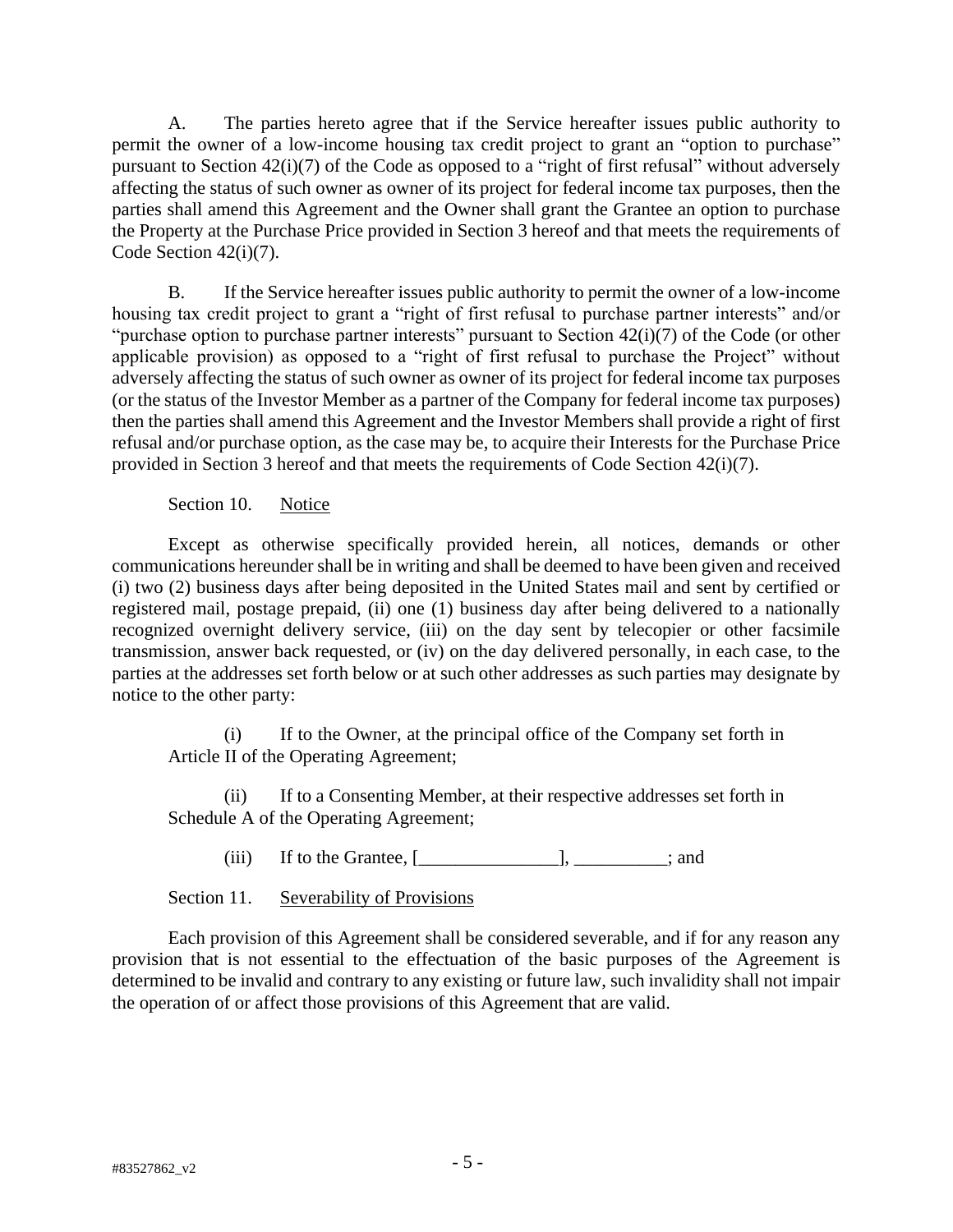#### Section 12. Binding Provisions

The covenants and agreements contained herein shall be binding upon, and inure to the benefit of, the heirs, legal representatives, successors and assignees of the respective parties hereto, except in each case as expressly provided to the contrary in this Agreement.

#### Section 13. Counterparts

This Agreement may be executed in several counterparts and all so executed shall constitute one agreement binding on all parties hereto, notwithstanding that all the parties have not signed the original or the same counterpart.

#### Section 14. Governing Law

This Agreement shall be construed and enforced in accordance with the laws of the Commonwealth of Virginia without regard to principles of conflicts of law. Notwithstanding the foregoing, Company, Investor Member and Grantee do not intend the Refusal Right in this Agreement to be a common law right of first refusal but rather intend it to be understood and interpreted as a mechanism authorized by Section 42 of the Code to allow non-profit entities to preserve affordable housing for low-income families in accordance with Grantee's charitable objectives.

#### Section 15. Headings

All headings in this Agreement are for convenience of reference only. Masculine, feminine, or neuter gender, shall include all other genders, the singular shall include the plural, and vice versa as the context may require.

Section 16. Amendments

This Agreement shall not be amended except by written agreement between Grantee and the Owner with the consent of each of the Consenting Members [and Virginia Housing].

Section 17. Time

Time is of the essence with respect to this Agreement, and all provisions relating thereto shall be so construed.

#### Section 18. Legal Fees

Except as otherwise provided herein, in the event that legal proceedings are commenced by the Owner against the Grantee or by the Grantee against the Owner in connection with this Agreement or the transactions contemplated hereby, the prevailing party shall be entitled to recover all reasonable attorney's fees and expenses.

Section 19. Subordination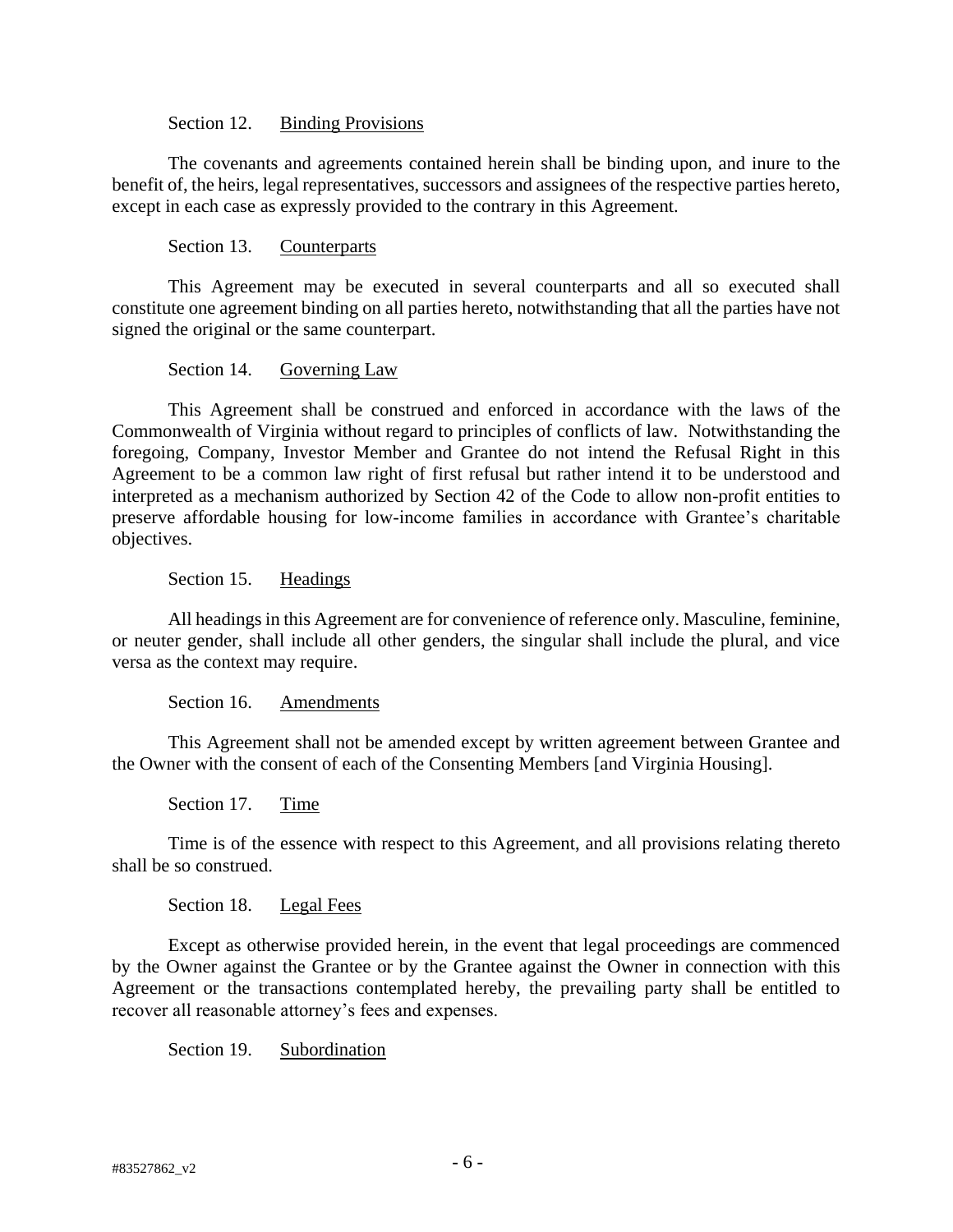This Agreement is and shall remain automatically subject and subordinate to any bona fide mortgage to (or assigned to) an institutional or governmental lender with respect to the Project and, in the event of a foreclosure of any such mortgage, or of the giving of a deed in lieu of foreclosure to any such mortgagee, this Agreement shall become void and shall be of no further force or effect.

#### Section 20. Rule Against Perpetuities Savings Clause

The term of this Agreement will be ninety years commencing on the date first written above unless sooner terminated pursuant to the provisions hereof. If any provision of this Agreement is construed as violating and applicable "Rule Against Perpetuities" by statute or common law, such provision will be deemed to remain in effect only until the death of the last survivor of the now living descendants of any member of the 116th Congress of the United States, plus twenty-one (21) years thereafter. This Agreement and the Refusal Right herein granted are covenants running with the land and the terms and provisions hereof will be binding upon, inure to the benefits of and be enforceable by the parties hereto and their respective successors and assigns.

#### Section 21. Third Party Beneficiary; Virginia Housing Rights and Powers

The Virginia Housing Development Authority ("Virginia Housing") shall be a third party beneficiary to this Agreement, and the benefits of all of the covenants and restrictions hereof shall inure to the benefit of Virginia Housing, including the right, in addition to all other remedies provided by law or in equity, to apply to any court of competent jurisdiction within the Commonwealth of Virginia to enforce specific performance by the parties or to obtain an injunction against any violations hereof, or to obtain such other relief as may be appropriate. The Authority and its agents shall have those rights and powers with respect to the Project as set forth in the Act and the Virginia Housing Rules and Regulations promulgated thereunder, including without limitation, those rights and powers set forth in Chapter 1.2 of Title 365 of the Code of Virginia (1950), as amended, and 13VAC10-180-10 et seq., as amended.

#### [REMAINDER OF PAGE INTENTIONALLY LEFT BLANK]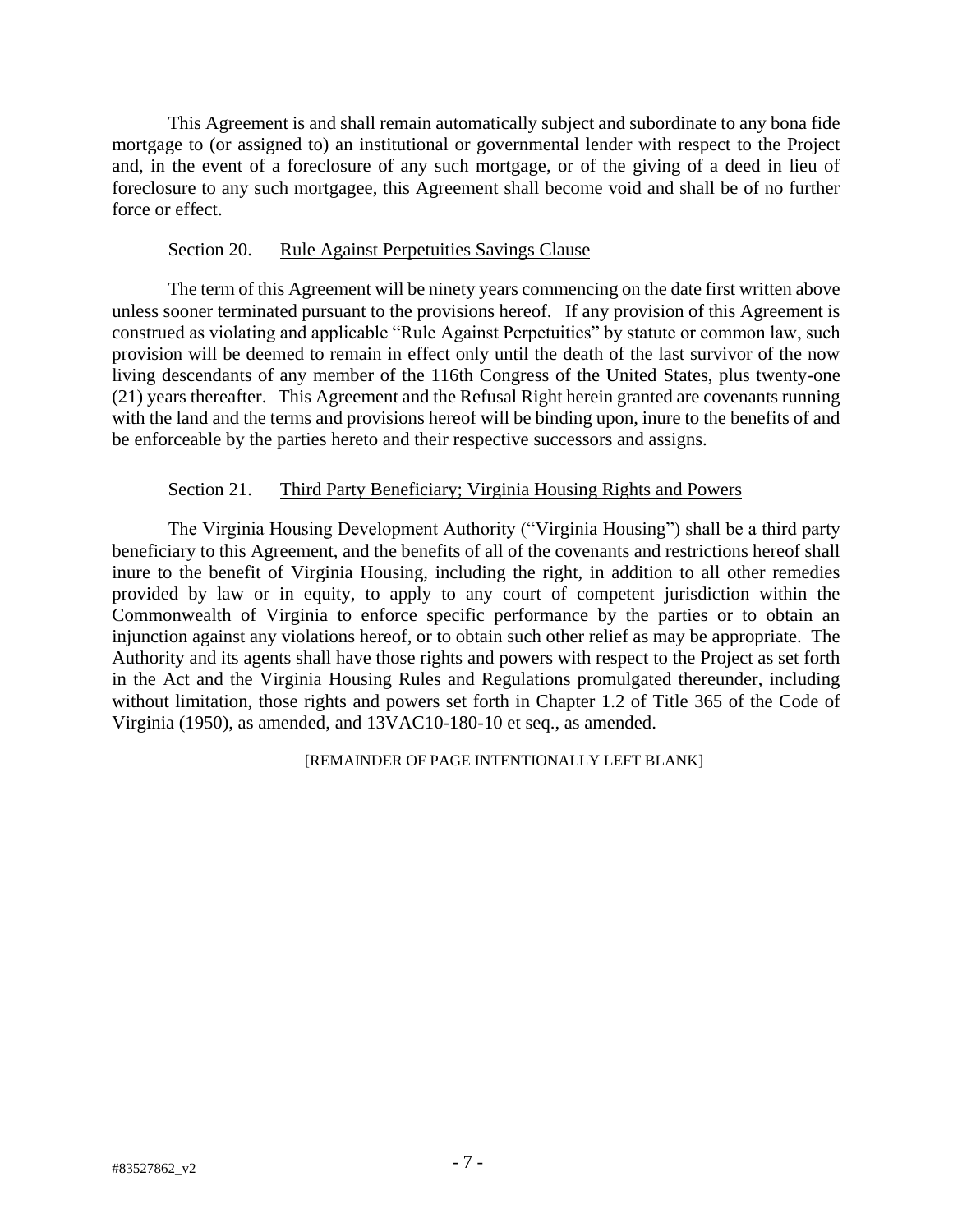IN WITNESS WHEREOF, the parties hereto have executed this Right of First Refusal Agreement as of the date first stated above.

## **OWNER:**

**[OWNER ENTITY]**, a [Virginia] limited liability company

> By: [Managing Member Entity], a [Virginia] limited liability company, its managing member

> > By:

COMMONWEALTH OF VIRGINIA )  $\lambda$ CITY/COUNTY OF  $\qquad \qquad$  )

On \_\_\_\_\_\_\_\_\_\_\_\_\_, 20\_, before me, the undersigned, a notary public in and for said state, personally appeared [**\_\_\_\_\_\_\_\_]**, personally known to me or proved to me on the basis of satisfactory evidence to be the individual whose name is subscribed to the within instrument and acknowledged to me that she executed the same in her capacity as [, the managing member of the [Managing Member Entity], which is the managing member of **[Owner Entity]** and that by her signature on the instrument, the entity, individual or the person on behalf of which the individual acted, executed the instrument.

Notary Public

Commission expires: \_\_\_\_\_\_\_\_\_\_\_\_\_\_\_

\_\_\_\_\_\_\_\_\_\_\_\_\_\_\_\_\_\_\_\_\_\_\_\_\_\_\_\_\_\_\_\_\_

Registration No.: \_\_\_\_\_\_\_\_\_\_\_\_\_\_\_\_\_\_

Right of First Refusal Agreement [Project name] Apartments Signature Page 1 of 4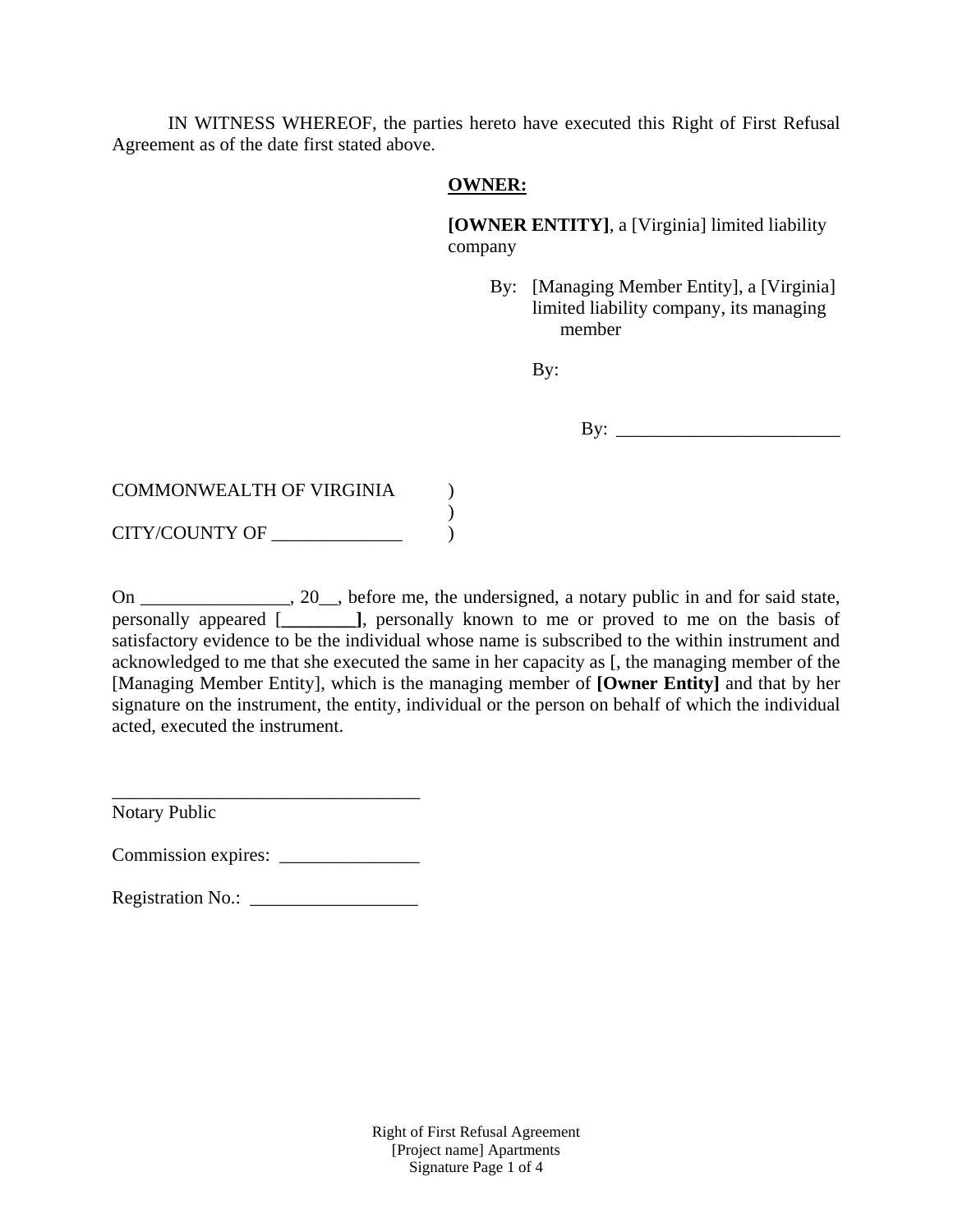## **GRANTEE:**

**[\_\_\_\_\_\_\_\_\_\_\_\_\_\_\_\_\_]**

, a Virginia non-stock nonprofit corporation

By: \_\_\_\_\_\_\_\_\_\_\_\_\_\_\_\_\_\_\_\_\_\_\_\_\_\_\_\_\_\_\_\_\_\_\_\_

Name: Title:

| COMMONWEALTH OF VIRGINIA |  |
|--------------------------|--|
| CITY/COUNTY OF           |  |

On \_\_\_\_\_\_\_\_\_\_\_\_\_, 20\_, before me, the undersigned, a notary public in and for said state, personally appeared [\_\_\_\_\_\_\_\_\_\_\_\_\_\_\_\_\_\_], personally known to me or proved to me on the basis of satisfactory evidence to be the individual whose name is subscribed to the within instrument and acknowledged to me that she executed the same in her capacity as  $[\_$ and that by her signature on the instrument, the entity, individual or the person on behalf of which the individual acted, executed the instrument.

\_\_\_\_\_\_\_\_\_\_\_\_\_\_\_\_\_\_\_\_\_\_\_\_\_\_\_\_\_\_\_\_\_ Notary Public

Commission expires: \_\_\_\_\_\_\_\_\_\_\_\_\_\_\_

Registration No.: \_\_\_\_\_\_\_\_\_\_\_\_\_\_\_\_\_\_

Right of First Refusal Agreement [Project name] Apartments Signature Page 2 of 4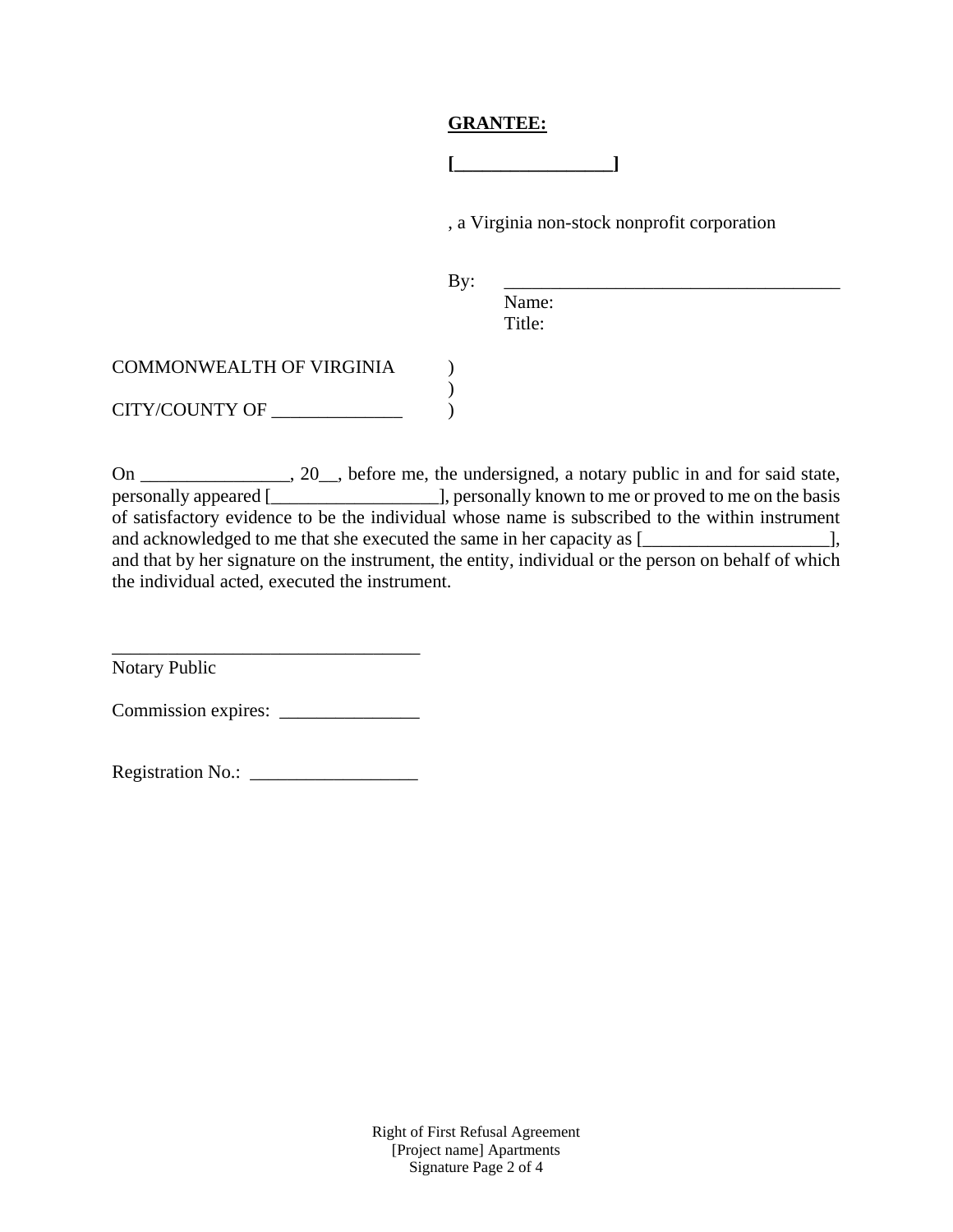The undersigned hereby consents to the foregoing Right of First Refusal Agreement as of the date first set forth hereinabove.

## **MANAGING MEMBER:**

**[MANAGING MEMBER ENTITY]**, a Virginia limited liability company

By:

By: \_\_\_\_\_\_\_\_\_\_\_\_\_\_\_\_\_\_\_\_\_\_\_\_

| <b>COMMONWEALTH OF VIRGINIA</b> |  |
|---------------------------------|--|
|                                 |  |
| <b>CITY/COUNTY OF</b>           |  |

On \_\_\_\_\_\_\_\_\_\_\_\_\_, 20 \_\_, before me, the undersigned, a notary public in and for said state, personally appeared [\_\_\_\_\_\_\_\_\_\_\_\_\_\_\_], personally known to me or proved to me on the basis of satisfactory evidence to be the individual whose name is subscribed to the within instrument and acknowledged to me that [she] executed the same in her capacity as [**\_\_\_\_\_\_\_\_\_\_\_\_\_\_\_\_\_\_]**, the sole member of [Managing Member Entity], and that by her signature on the instrument, the entity, individual or the person on behalf of which the individual acted, executed the instrument.

Notary Public

Commission expires: \_\_\_\_\_\_\_\_\_\_\_\_\_\_\_

\_\_\_\_\_\_\_\_\_\_\_\_\_\_\_\_\_\_\_\_\_\_\_\_\_\_\_\_\_\_\_\_\_

Registration No.: \_\_\_\_\_\_\_\_\_\_\_\_\_\_\_\_\_\_

Right of First Refusal Agreement [Project name] Apartments Signature Page 3 of 4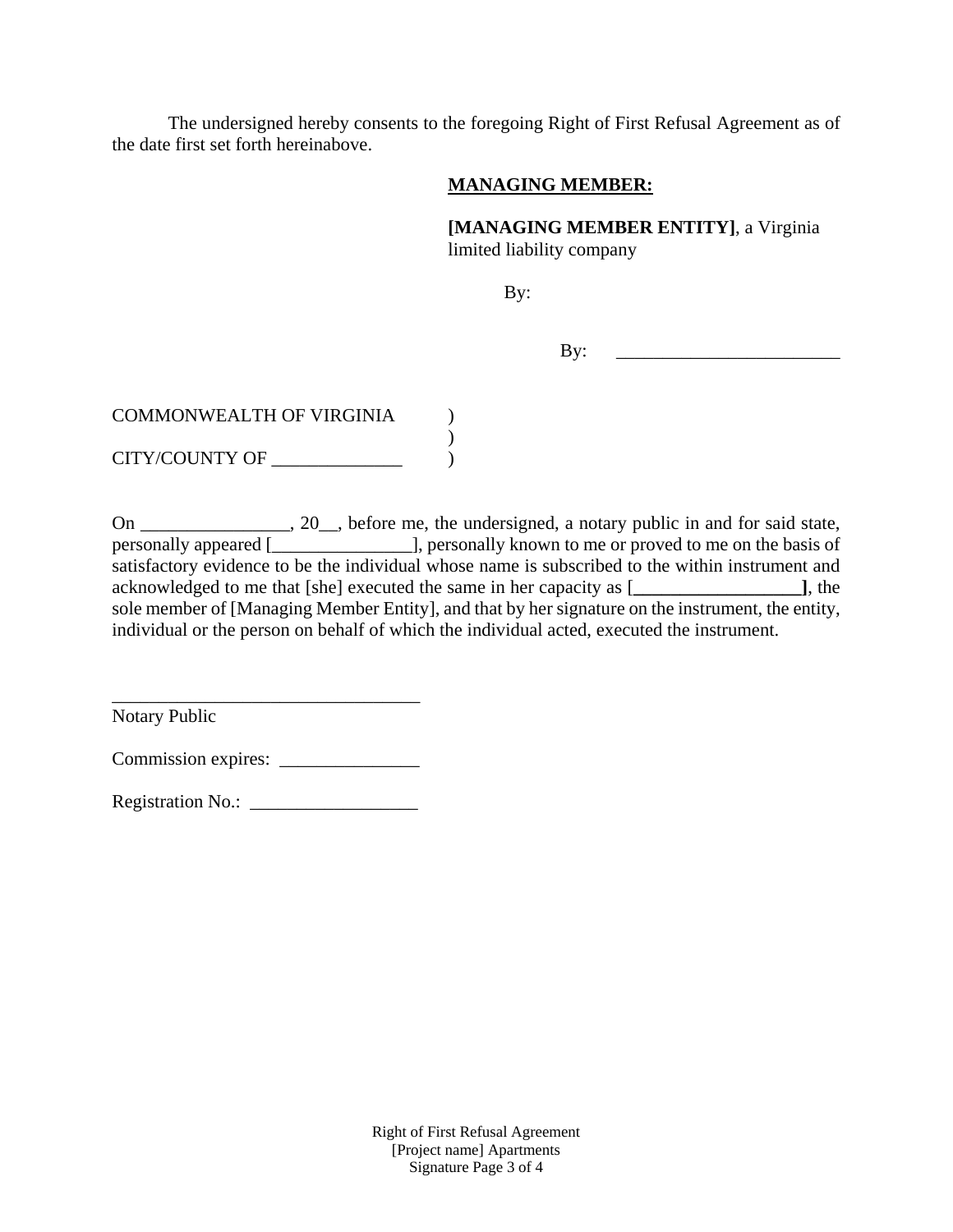The undersigned hereby consents to the foregoing Right of First Refusal Agreement as of the date first set forth hereinabove.

## **INVESTOR MEMBER:**

## **[INVESTOR ENTITY]**, a

[\_\_\_\_\_\_\_][\_\_\_\_\_\_\_\_]limited liability company

By:  $[$   $]$ 

By:  $\qquad \qquad$ 

## **SPECIAL MEMBER:**

**[\_\_\_\_\_\_][\_\_\_\_\_\_] SPECIAL LIMITED PARTNER, L.L.C.**, a [\_\_\_\_\_\_][\_\_\_\_] limited liability company

By:  $[\_$ .  $[LC, a [\_$ limited liability company, its manager

 $\mathbf{By:}$ 

 $\begin{tabular}{c} \bf STATE OF \end{tabular}$ ) CITY/COUNTY OF \_\_\_\_\_\_\_\_\_\_\_\_ )

\_\_\_\_\_\_\_\_\_\_\_\_\_\_\_\_\_\_\_\_\_\_\_\_\_\_\_\_\_\_\_\_\_

On \_\_\_\_\_\_\_\_\_\_\_\_\_, 20\_\_, before me, the undersigned, a notary public in and for said state, personally appeared [\_\_\_\_\_\_\_\_\_\_\_\_\_], personally known to me or proved to me on the basis of satisfactory evidence to be the individual whose name is subscribed to the within instrument and acknowledged to me that he executed the same in his capacity as [**\_\_\_\_\_\_\_\_\_\_\_\_\_\_]**, the manager of **[Investor Entity]**, a [\_\_\_\_\_\_] limited liability company, and **[\_\_\_\_\_\_] Special Limited Partner, L.L.C.**, a [\_\_\_\_\_\_] limited liability company, and that by his signature on the instrument, the entity, individual or the person on behalf of which the individual acted, executed the instrument.

Notary Public

Commission expires:

Right of First Refusal Agreement [Project name] Apartments Signature Page 4 of 4